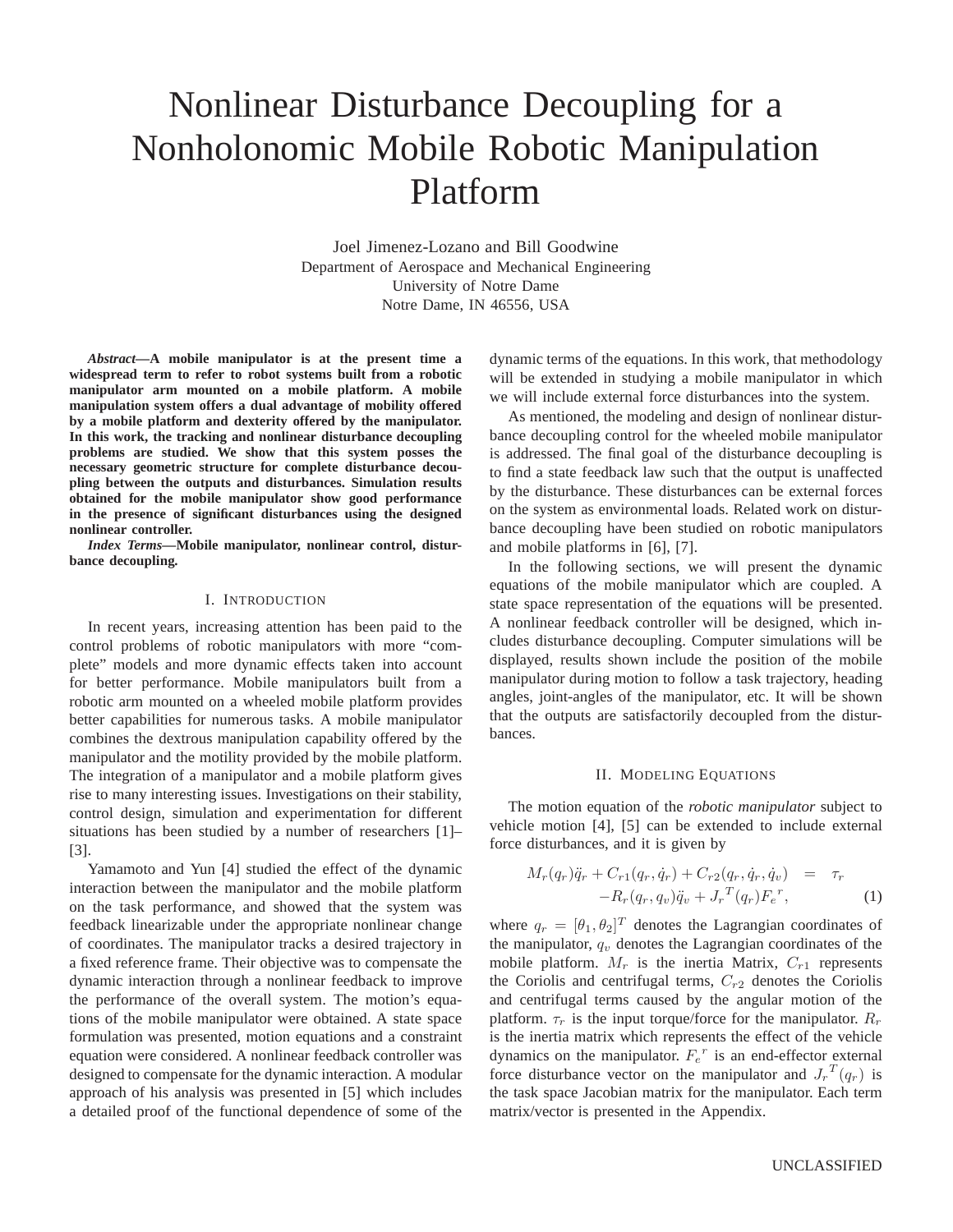The motion equation of the *mobile platform* with a mounted manipulator [4], [5] including external force disturbances is given by

$$
M_{v1}(q_v)\ddot{q}_v + C_{v1}(q_v, \dot{q}_v) + C_{v2}(q_r, \dot{q}_r, q_v, \dot{q}_v) =
$$
  
\n
$$
E_v \tau_v - A^T \lambda - M_{v2}(q_r, q_v)\ddot{q}_v - R_v(q_r, q_v)\ddot{q}_r
$$
  
\n
$$
+ E_v J_v^T(q_v) F_e^v,
$$
\n(2)

where  $M_{v1}$  and  $C_{v1}$  are the mass inertia and the velocity dependent terms of the platform, respectively.  $M_{v2}$  and  $C_{v2}$ represent the inertial term and Coriolis and centrifugal terms due to the presence of the manipulator.  $\tau_v$  is the input torque/force to the vehicle.  $E_y$  is a constant matrix,  $\lambda$  denotes the vector Lagrange multipliers corresponding to the kinematic constraints, and  $R_v$  represents the inertia matrix which reflects the dynamic effect of the arm motion on the vehicle.  $F_e^v$  is an external force disturbance vector on the mobile platform through its center and  $J_v^T(q_v)$  is the moving space Jacobian matrix for the mobile platform. Each term matrix/vector is presented in the Appendix.

Combining the velocity and inertia terms in Eq. 1 and Eq. 2, respectively, the motion equations of the wheeled mobile manipulator are simplified to

$$
M_r(q_r)\ddot{q}_r + C_r(q_r, \dot{q}_r, \dot{q}_v) = \tau_r
$$
  
\n
$$
-R_r(q_r, q_v)\ddot{q}_v,
$$
  
\n
$$
M_v(q_r, q_v)\ddot{q}_v + C_v(q_r, q_v, \dot{q}_r, \dot{q}_v) = E_v\tau_v
$$
  
\n
$$
-R_v(q_r, q_v)\ddot{q}_r - A^T\lambda + J_r^T(q_r)F_e^r
$$
  
\n
$$
+E_vJ_v^T(q_v)F_e^v,
$$
  
\n(3)

where  $C_r = C_{r1} + C_{r2}$ ,  $C_v = C_{v1} + C_{v2}$  and  $M_v = M_{v1} +$  $M_{v2}$ .

#### *A. Constraint Equations of the Mobile Platform*

The following notations will be used in the derivation of the constraint and dynamic equations, they are illustrated in Fig. 1.

- For the mobile platform,  $(x_0, y_0)$  are the coordinates of the point  $P_0$  which is the intersection of the axis of symmetry with the driving wheel axis in the inertial frame.  $b$  is the distance between the driving wheels and the axis of symmetry.  $r$  is the radius of each driving wheel.  $\theta_r$  and  $\theta_l$  are the angular positions of the right and left driving wheel, respectively. In addition,  $\phi = r(\theta_r - \theta_l)/2b = c(\theta_r - \theta_l)$  is the heading angle of the mobile robot measured from  $^{w}X$ -axis. d is the distance from  $P_0$  to the center of mass of the platform.  $m<sub>c</sub>$  is the mass of the platform without the driving wheels.  $I_c$  is the moment of inertia of the platform without the driving wheels about a vertical axis through  $P_0$ .
- For the manipulator, where  $P_b = ({}^v x_b, {}^v y_b)$  are the coordinates of the base of the manipulator in the frame  $\Sigma_v$ .  $\theta_1$  and  $\theta_2$  are the joint angles of the manipulator;  $l_1$ and  $l_2$  are the arm lengths, respectively.  $m_w$  is the mass

of each driving wheel.  $I_m$  is the moment of inertia of each wheel and the motor about the wheel diameter.



Fig. 1. Geometry of the mobile platform and the mounted 2R manipulator.

The mobile platform is adopted to have two co-axial wheels driven by motors. It is assumed that the manipulator itself is nonredundant, that is, the degree of freedom of the manipulator is less than or equal to six. The constraint equations to which the platform is subjected are given in matrix form as  $A(q_v) \dot{q}_v = 0$ , where  $q_v = [x_0, y_0, \theta_r, \theta_l]^T$  and  $A(q_v)$  is given by

$$
A(q_v) = \begin{bmatrix} -\sin\phi & \cos\phi & 0 & 0 \\ -\cos\phi & -\sin\phi & cb & cb \end{bmatrix}.
$$
 (4)

#### *B. State Space Formulation of Motion Equations*

The dynamics of the wheeled mobile manipulator are governed by motion Eqs. 3 and  $A(q_v) \dot{q}_v = 0$ , we proceed to represent them in the state space. Since the platform velocity is always in the null space of  $A(q_v)$  [4] according to  $A(q_v) \dot{q}_v = 0$ , it is possible to define a vector of generalized coordinates  $\eta(t)$  such that

$$
\dot{q}_v = S(q_v)\eta(t), \tag{5}
$$

where  $S(q_v)$  is a  $4 \times 2$  full rank matrix, whose columns are in the null space of  $A(q_v)$ .  $S(q_v)$  is as follows [4]

$$
S(q_v) = \begin{bmatrix} cb\cos\phi & cb\cos\phi \\ cb\sin\phi & cb\sin\phi \\ 1 & 0 \\ 0 & 1 \end{bmatrix}.
$$

First, we differentiate Eq. 5, and we substitute the resulting expression for  $\ddot{q}_v$  into the first equation in Eqs. 3 which is multiplied by  $S^T$ , later, we proceed similarly using  $\ddot{q}_v$  into the second equation in Eqs. 3.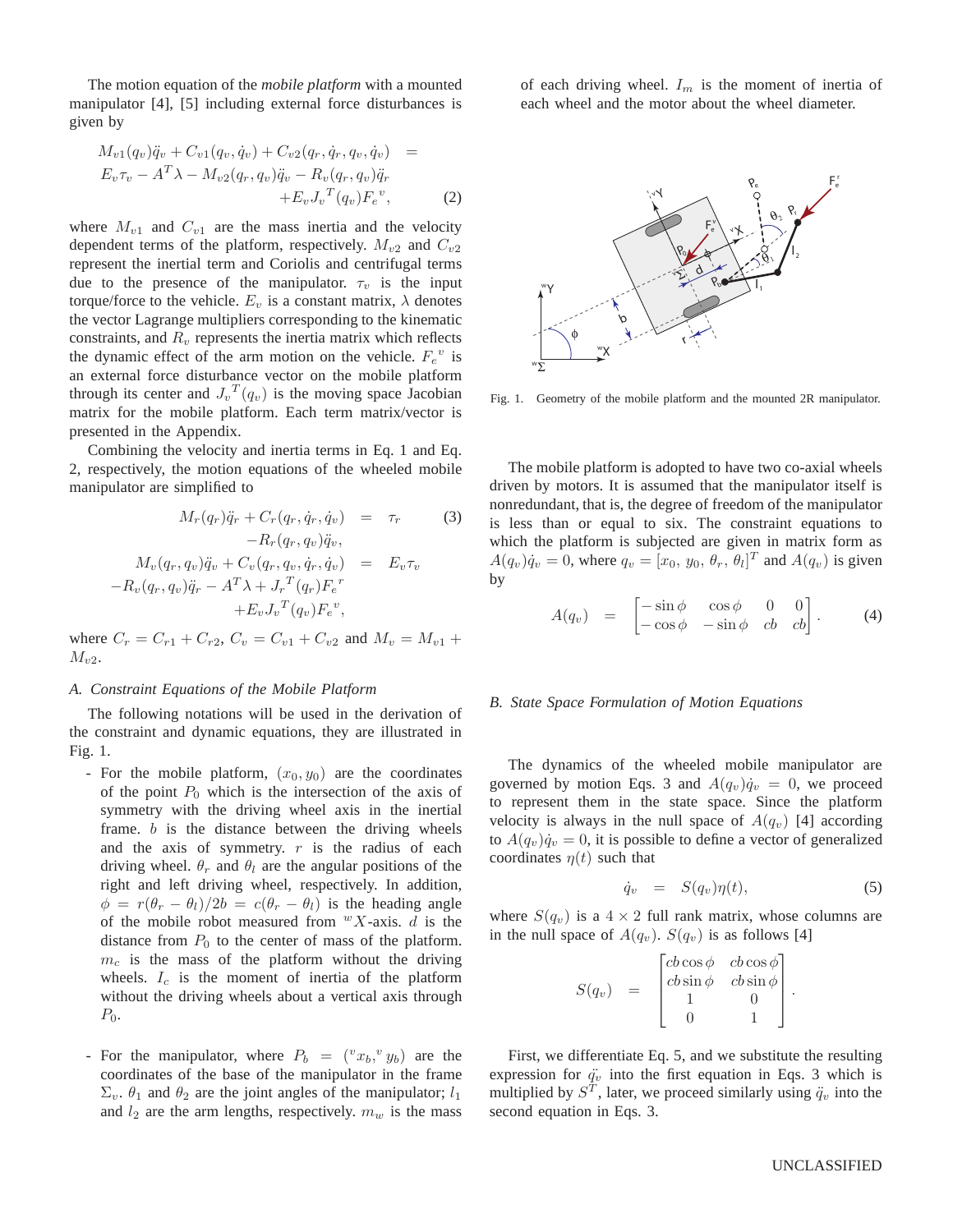As a result, the system of equations is given by

$$
\underbrace{\begin{bmatrix} S^T M_v S & S^T R_v \\ R_r S & M_r \end{bmatrix}}_{\xi} \begin{bmatrix} \dot{\eta} \\ \ddot{q}_r \end{bmatrix} =
$$
\n
$$
\underbrace{\begin{bmatrix} -S^T M_v \dot{S} \eta - S^T C_v \\ -C_r - R_r \dot{S} \eta \end{bmatrix}}_{\xi} + \underbrace{\begin{bmatrix} S^T E_v & 0 \\ 0 & I \end{bmatrix}}_{Q} \begin{bmatrix} \tau_v \\ \tau_r \end{bmatrix}}_{D} + \underbrace{\begin{bmatrix} S^T E_v J_v^T & 0 \\ 0 & J_r^T \end{bmatrix}}_{D} \begin{bmatrix} F_e^v \\ F_e^r \end{bmatrix}.
$$

Using the state vector  $x = [q_v^T q_r^T \eta^T \dot{q}_r^T]^T$ , the system can be rewritten as

$$
\dot{x} = \underbrace{\begin{bmatrix} S\eta \\ \dot{q}_r \\ P^{-1}\xi \end{bmatrix}}_{F(x)} + \underbrace{\begin{bmatrix} 0 \\ 0 \\ P^{-1}Q \end{bmatrix}}_{G(x)} \tau + \underbrace{\begin{bmatrix} 0 \\ 0 \\ P^{-1}D \end{bmatrix}}_{p(x)} \omega, \quad (6)
$$

where  $\tau = [\tau_v \ \tau_r]^T$  and  $\omega = [F_e^{\ v} \ F_e^{\ r}]^T$ .

The state space form of the system is

$$
\dot{x} = F(x) + G(x)\tau + p(x)\omega \tag{7}
$$

# III. FEEDBACK CONTROL AND DISTURBANCE DECOUPLING

We have followed the work of Yamamoto and Yun [4] in the derivation of the output equations, section A. Section B is the new work made for the disturbance decoupling problem.

#### *A. Output Equations*

A control system is fully described by the state equation and the output equation. The state equation of the mobile manipulator was obtained in the previous section. The output variables are the ones whose values are to be regulated by the design of a nonlinear feedback controller.

The desired task trajectory for the endpoint of the manipulator  $P_e$  in the frame  $\Sigma_w$  is given by

$$
{}^{w}P_{e}(t) = \begin{bmatrix} {}^{w}x_{e}(t) \\ {}^{w}y_{e}(t) \end{bmatrix}.
$$

The mobile manipulator shown in Fig. 1 has four inputs, two from the 2R manipulator and two from the mobile platform. We may have up to four output variables to be controlled. First, we select the output variables of the manipulator.  $P_e$  represents the actual location of the end point of the manipulator. The coordinates of  $P_e$  with respect to the platform coordinate frame  $\Sigma_v$  are given by

$$
{}^{v}P_{e} = \begin{bmatrix} {}^{v}x_{e} \\ {}^{v}y_{e} \end{bmatrix} = \begin{bmatrix} l_{1}\cos\theta_{1} + l_{2}\cos(\theta_{1} + \theta_{2}) + {}^{v}x_{b} \\ l_{1}\sin\theta_{1} + l_{2}\sin(\theta_{1} + \theta_{2}) + {}^{v}y_{b} \end{bmatrix}.
$$

Points  ${}^v_{}P_e$  and  ${}^w_{}P_e$  are related by

$$
{}^{w}P_{e} = {}^{w}P_{0} + R_{\phi} {}^{v}P_{e} = \begin{bmatrix} x_{0} \\ y_{0} \end{bmatrix} + \begin{bmatrix} \cos \phi & -\sin \phi \\ \sin \phi & \cos \phi \end{bmatrix} \begin{bmatrix} {}^{v}x_{e} \\ {}^{v}y_{e} \end{bmatrix}
$$

The output variables for controlling the mobile platform are chosen next. The objective of the platform movement is to bring the manipulator into a preferred configuration. For this purpose, we pick the configuration with the maximum manipulability measure as the preferred configuration of the manipulator. The endpoint of the manipulator at the preferred configuration is denoted by  $P_r$ , called the reference point. The coordinates of  $P_r$  in  $\Sigma_v$  are given by

$$
{}^{v}P_{r} = \begin{bmatrix} {}^{v}x_{r} \\ {}^{v}y_{r} \end{bmatrix} = \begin{bmatrix} \sqrt{l_{1}^{2} + l_{2}^{2}} + {}^{v}x_{v} \\ {}^{v}y_{b} \end{bmatrix} = \begin{bmatrix} l_{x} \\ l_{y} \end{bmatrix}.
$$

We look to control the mobile platform in such a way that  $P_r$  is brought to  $P_e$ , so the manipulator is brought into the preferred configuration. Thus, we select the coordinates of  $P_r$ in the inertial frame  $\Sigma_w$ , i.e.

$$
{}^{w}P_{r} \quad = \quad \begin{bmatrix} {}^{w}x_{r} \\ {}^{w}y_{r} \end{bmatrix} = \begin{bmatrix} x_{0} \\ y_{0} \end{bmatrix} + \begin{bmatrix} \cos\phi & -\sin\phi \\ \sin\phi & \cos\phi \end{bmatrix} \begin{bmatrix} l_{x} \\ l_{y} \end{bmatrix}.
$$

to be the other two components of the output equation. The output equations for controlling the mobile manipulator are given by

$$
y = \underbrace{\begin{bmatrix} w_{x_r}(x_0, y_0, \theta_r, \theta_l) \\ w_{y_r}(x_0, y_0, \theta_r, \theta_l) \\ v_{x_e}(\theta_1, \theta_2) \\ v_{y_e}(\theta_1, \theta_2) \end{bmatrix}}_{h(x)}.
$$
 (8)

*B. Feedback Input-Output Linearization with Disturbance Decoupling*

We have presented the dynamics of the mobile manipulator in the state space form and the output equation

$$
\dot{x} = F(x) + G(x)\tau + p(x)\omega, \tag{9}
$$

$$
y = h(x). \tag{10}
$$

Note that the vector field  $p(x)$  models the disturbances. It has been shown that this system is nonholonomic [4] and it is not input-output linearizable as it is. Thus, to achieve inputoutput linearization a nonlinear feedback has to be employed. To simplify state Eq. 9 we applied the following feedback,

$$
\tau = Q^{-1}(P u - \xi). \tag{11}
$$

which simplifies the state equation as

.

$$
\dot{x} = \underbrace{\begin{bmatrix} S\eta \\ \dot{q}_r \\ 0 \end{bmatrix}}_{f(x)} + \underbrace{\begin{bmatrix} 0 \\ 0 \\ I \end{bmatrix}}_{g} u + \underbrace{\begin{bmatrix} 0 \\ 0 \\ P^{-1}D \end{bmatrix}}_{p(x)} \omega, \qquad (12)
$$
\n
$$
y = h(x).
$$

If the disturbance  $\omega$  is available for measurements one can use a control  $u = \alpha(x) + \beta(x)v + \gamma(x)\omega$  [8]. Then decoupling the output from the disturbance it is possible.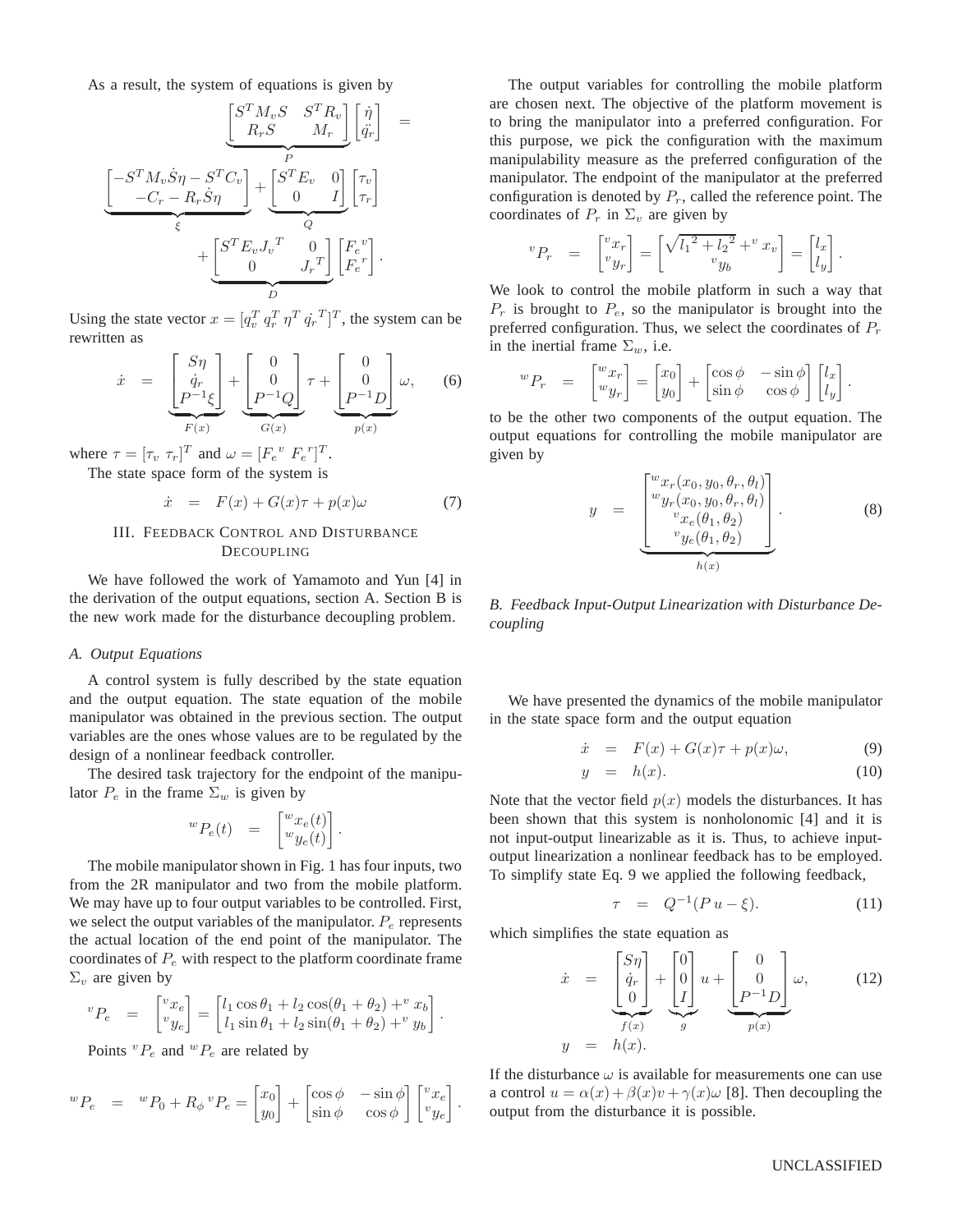The relative degree of the system is  $r = 2$ , that is the number of differentiations of each component of the outputs until the input explicitly appears in the derivative  $\ddot{y}$ . Following the analysis of [8], the control law solving the problem of decoupling y from  $\omega$  is given by

$$
\alpha(x) = -\frac{L_f^2 h(x)}{L_g L_f h(x)} = -\frac{\dot{\Phi}}{\Phi} \begin{bmatrix} \eta \\ \dot{q}_r \end{bmatrix},
$$
  
\n
$$
\beta(x) = \frac{1}{L_g L_f h(x)} = \frac{1}{\Phi},
$$
  
\n
$$
\gamma(x) = -\frac{L_p L_f h(x)}{L_g L_f h(x)} = -P^{-1} D.
$$

The nonlinear feedback is given by

$$
u = \Phi^{-1} \left( v - \dot{\Phi} \begin{bmatrix} \eta \\ \dot{q}_r \end{bmatrix} - \Phi P^{-1} D \omega \right). \tag{13}
$$

The matrix  $\Phi$  is presented in the Appendix. Applying this nonlinear feedback Eq. 13 into Eq. 12, we obtain a linear and decoupled input-output relationship

$$
\ddot{y} = \begin{bmatrix} \ddot{y}_1 \\ \ddot{y}_2 \\ \ddot{y}_3 \\ \ddot{y}_4 \end{bmatrix} = \begin{bmatrix} v_1 \\ v_2 \\ v_3 \\ v_4 \end{bmatrix} = v.
$$
 (14)

The input-output relationship is decoupled because each component of the reference input,  $v_i$ , controls one and only one component of the output  $y_i$ . To complete the controller design, it is necessary to stabilize each of the above four subsystem with another constant feedback. Therefore, the entire controller for the mobile manipulator consists of nonlinear feedbacks Eq. 11 and Eq. 13, followed by a linear feedback. We have used a PD computed-torque control law. We look for a desired trajectory  $y_d$ , which gives  $\ddot{y} = \ddot{y}_d - K_v \dot{e} - K_p e$  with the tracking error defined as  $e = y - y_d$ .

#### IV. SIMULATIONS

Computer simulations are conducted to evaluate the effectiveness of the controller. In the simulation, a task trajectory will be examined. The mobile platform is initially placed at the origin facing toward the positive  $X$ -axis of the inertial frame. The initial head angle is zero,  $\phi(0) = 0$ . The initial values (t = 0) of the variables are  $(x_0, y_0, \theta_r, \theta_l, \theta_1, \theta_2, \dot{\theta}_r, \dot{\theta}_l, \dot{\theta}_1, \dot{\theta}_2)$  =  $(0, -0.15, 0, 0, 45, -15, 0, 0, 0, 0)$ . Platform and manipulator parameter values are given in Table I, we have used the values used in [4]. The entire system is assumed to be stationary at  $t = 0.$ 

We have selected a linear task trajectory

$$
{}^{w}P_{e}(t) = \begin{bmatrix} {}^{w}x_{e}(t) \\ {}^{w}y_{e}(t) \end{bmatrix} = \begin{bmatrix} {}^{w}x_{e}(0) + \frac{t}{2} \\ {}^{w}y_{e}(0) + \frac{t}{2} \end{bmatrix},
$$
 (15)

where  $(^{w}x_e(0), ^{w}y_e(0)) = (0.6, 0)$  are the coordinates of the manipulator end point in the inertial frame at the initial configuration.  $v_{x_b} = 0.01$ m and  $v_{y_b} = -0.01$ m.

The external force disturbance has been implemented as  $F_e^{\ v}(t) = [100\;100]^T$  and  $F_e^{\ v}(t) = [100\;100]^T$  for  $t_1 < t <$  $t_2$ .

TABLE I PARAMETERS VALUES USED FOR THE SIMULATIONS

| Parameters     | Values | Units          |
|----------------|--------|----------------|
| $\overline{r}$ | 0.075  | $m\,$          |
| h              | 0.171  | $m\,$          |
| $l_1$          | 0.4    | $m\,$          |
| $l_2$          | 0.4    | m              |
| m <sub>1</sub> | 4      | kq             |
| m <sub>2</sub> | 4      | kg             |
| $m_c$          | 94     | kg             |
| $m_w$          | 5      | kg             |
| $I_c$          | 6.609  | $kg \cdot m^2$ |
| $I_m$          | 0.135  | $kg \cdot m^2$ |
| $I_w$          | 0.010  | $kg\cdot m^2$  |
| d              |        | $m\,$          |

We have investigated the following situation:

Simulation I. In this simulation, we have investigated the effect of a force disturbance at some interval  $1 < t < 2$ . The motion of the mobile manipulator is shown in Fig. 2. The cart geometry and its center  $(+)$  are shown in Fig. 2, the solid line represents the trajectory of the end-point of the manipulator and a dashed line is used for the desired task trajectory.



Fig. 2. Simulation I. Motion of the mobile platform during a linear task trajectory. Dashed line, linear task trajectory; Solid line, end-point of the manipulator;  $+, P_0$ ; dashed square; mobile platform position.

The variations of the joint angles of the manipulator during time are shown in Fig. 3. These angles have no significant changes during the simulation. The joint angles rate of change in time is shown Fig. 4.

The variation of the platform wheel angles during the simulation is shown in Fig. 5. There are slight changes at the initial stage, but later the angles are parallel to each other, which is reflected in the alignment of the axis of symmetry to the desired task trajectory. The platform wheel angles' rate of change is shown in Fig. 6.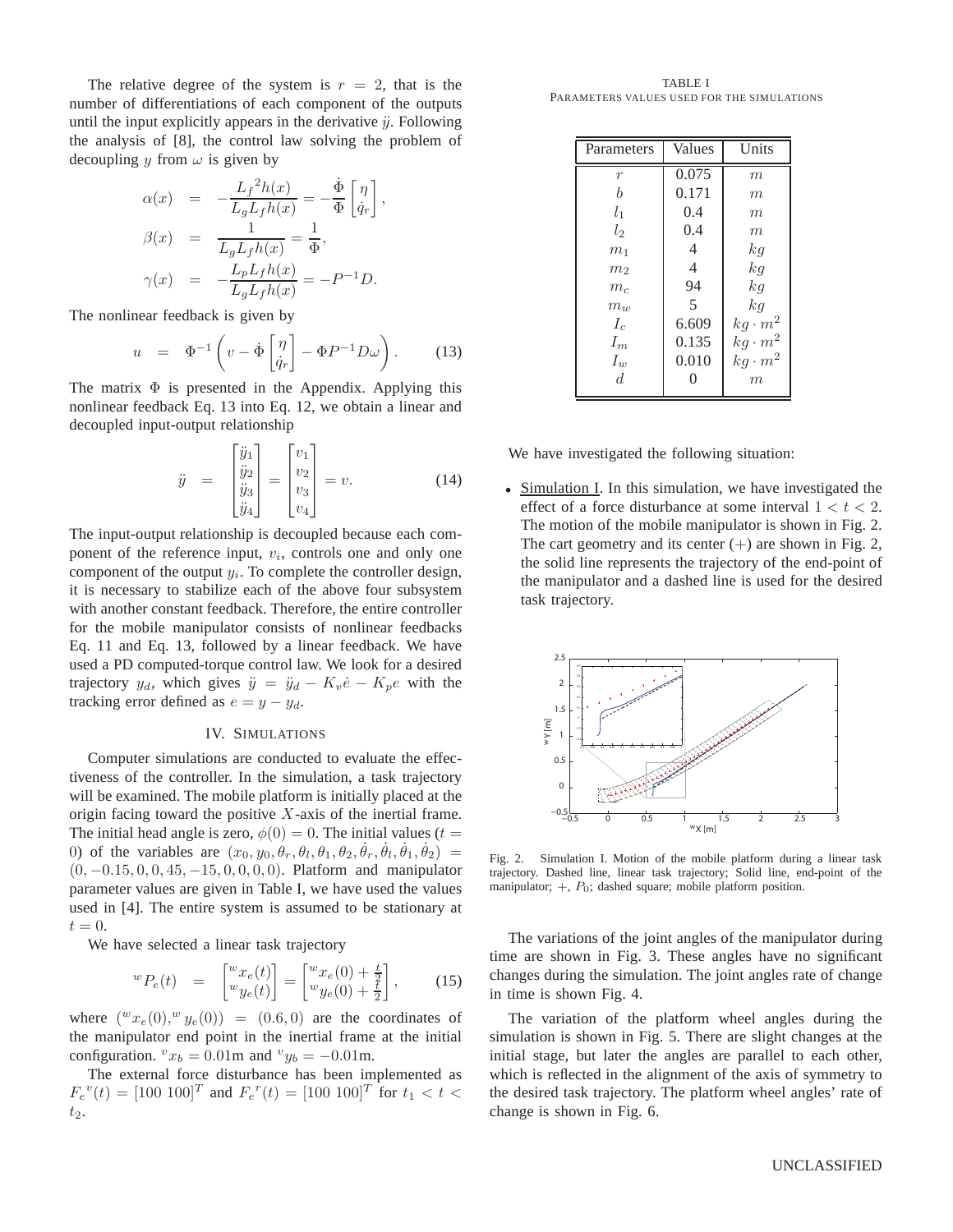

Fig. 3. Joint angles of the manipulator in time for Simulation I.



Fig. 4. Rate of change of the joint angles in time for Simulation I.



Fig. 5. Wheel angles of the mobile platform in time for Simulation I.



Fig. 6. Rate of change of the wheel angles in time for Simulation I.

The tracking errors are shown in Fig. 7. We have estimated the tracking error as the difference of the obtained trajectory to the desired trajectory as  $e_i(t) = y_i(t) - y_{di}(t)$ , for  $i =$  $1, \ldots, 4$ . During the simulation, initially there are oscillations in the tracking error, but later are reduced asymptotically to low values as expected.



Fig. 7. Tracking errors for Simulation I.

The force disturbances are decoupled from the outputs. Consequently, the outputs do not change with the disturbances. The effect of force disturbance can be observed in the computed torques during the linear control. The computed torques for the simulation are shown in Fig. 8 and 9. We have compared the situation with disturbance  $(F_e^{\,v}(t) = [100 \; 100]^T)$ and  $F_e^{\ r}(t) = [100 \; 100]^T$  and without the disturbance.



Fig. 8. Computed platform torques for Simulation I.



Fig. 9. Computed manipulator torques for Simulation I.

The disturbances are satisfactorily managed by the linear control applied to the linear input-output relationship.

#### V. CONCLUSIONS

We have presented the motion control of a mobile manipulator with disturbance decoupling of an external force. First, we established a dynamic model which takes into